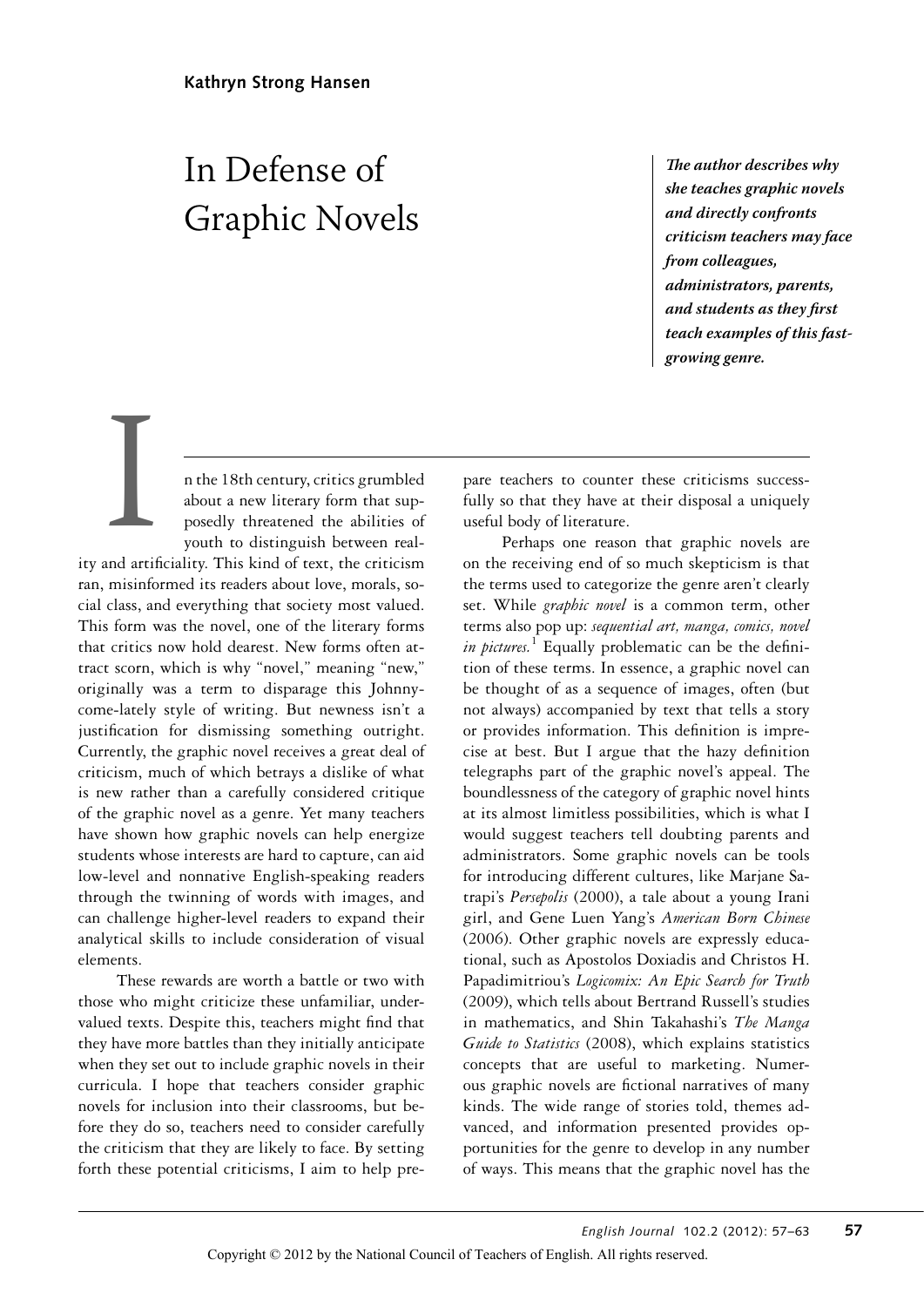potential to appeal to almost any reader. So despite the definitional and terminological issues, graphic novels are a vibrant and compelling tool for teaching, and in particular the teaching of writing and of literature.

#### **Criticism from Outside the Classroom**

Before discussing how to prepare for some unexpected battles, I will first address the criticisms likely to emerge from disapproving voices outside the classroom that teachers might indeed expect. One such expected argument raised against graphic novels, likely related to their most common name, is that they're too violent, too brutal, or, in a word, too graphic. This criticism might refer to the super-

**Uneasy teachers can find a valuable resource in their local comics shop; managers and workers there can help teachers search through graphic novels to find those that are best suited to particular classroom needs.** hero comics, in which overly muscled characters show their worth by physically subduing their antagonists. In some respects, this is a valid criticism, especially when the assumed audience consists of young children, even though it is a radically simplistic overview of superhero graphic novels. As is the case with any genre of text, not all graphic novels are intended for younger audiences. This is a notion that

teachers must keep in mind. To help emphasize this point, think of it this way: many currently popular animated television shows are analogous to graphic novels. That is, some people think that the seemingly childish format (animation for television shows or "cartoon art" for graphic novels) indicates that the material is targeted at children. As shows such as *Family Guy* and *South Park* demonstrate, this is not always the case. But the need for teachers to choose graphic novels wisely shouldn't bar all graphic novels from classroom use. Some graphic novels have names that pretty clearly label them as beyond the pale for most school use, such as Jhonen Vasquez's *Johnny the Homicidal Maniac* (1995– 97). Others, including Frank Miller's *Hard Boiled* (1990–92); John Wagner, Carlos Ezquerra, and Pat Mills's *Judge Dredd* (1990–present); and John Albano's *Jonah Hex* (1971–present), are just as inappropriate for young children, though an examination of them is necessary to ascertain that. If a novice teacher of graphic novels is worried about text selection, aids exist that provide guidance for using graphic novels in the classroom (see fig. 1). Uneasy teachers can also find a valuable resource in their local comics shop; managers and workers there can help teachers search through graphic novels to find those that are best suited to particular classroom needs.

But the existence of objectionable material in some examples of the form does not excuse opposing the entire canon of graphic novels. Graphic novels range widely in content, so careful selection of texts by instructors can obviate these kinds of claims. First and foremost, no teacher should use a graphic novel that she or he has not read. These texts vary in quality as well as content. This shouldn't be a surprise, but like most genres, the genre of the graphic novel encompasses a wide range of topics. Though many critics of the form believe that punches and bullet sprays are the hallmarks of all graphic novels, this is absolutely untrue. For instance, Craig Thompson's *Blankets* (2003) tells a story of a teen from an evangelical Christian background and his difficulties in coming of age. Its panels are showcases of the tumultuous nature of first love and a young man's maturation, not fisticuffs—emotional intensity, not physical violence. For middle school– aged readers, Barry Deutsch's *Hereville: How Mirka Got Her Sword* (2010) provides a plucky young heroine who comes to terms with her longing for a less-traditional life even as she learns better to understand her stepmother. These complex characters exemplify the wide range of graphic novel characters who exist in a world far apart from one featuring battles between superheroes and supervillians.

Even those who don't find themselves bothered by violence might complain that graphic novels are easy texts for lazy readers. This is by no means the case, but this might be the most persistent criticism to combat. Yet challenging and engaging graphic novels abound. Neil Gaiman's The Sandman series (1989–96) frequently makes allusions to classical literature, for example, with the character of Orpheus from Greek myth making repeated appearances. Gaiman also riffs on the plots of William Shakespeare's *A Midsummer Night's*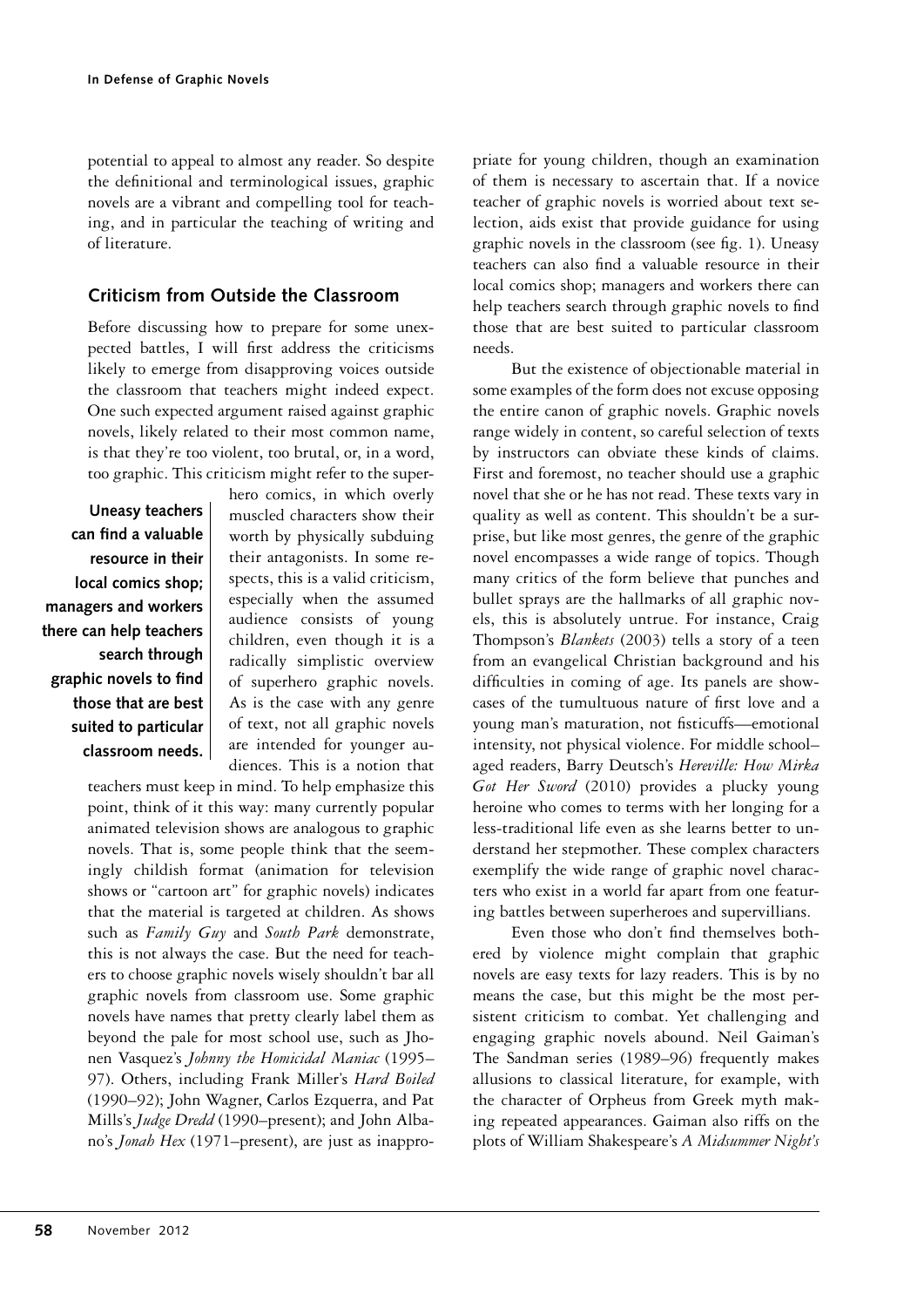#### **FIGURE 1.** Resources for Beginning to Use Graphic Novels in the Classroom

Carter, James Bucky, Ed. *Rationales for Teaching Graphic Novels.* Gainesville: Maupin House, 2010. CD-ROM. This sets forth synopses and potential objections for almost 100 graphic novels, giving educators information to explain these works' worth to administrators.

Comic Shop Locator, http://www.comicshoplocator. com/. This site allows users to find comic shops in their vicinity and provides additional information, such as graphic novel reviews and notifications of upcoming conferences.

Comics Worth Reading, http://comicsworthreading. com. This site offers Johanna Draper Carlson's catalog of graphic novels, manga, and other related works. Her "Must-Read Comic Classics" list is a good starting point.

Cooperative Children's Book Center, http://www.education.wisc.edu/ccbc/books/graphicnovels.asp. The University of Wisconsin–Madison's School of Education hosts this site, which provides lists of recommended graphic novels as well as resources for understanding and defending them.

Graphic Novels Program Guide, http://www.brightpointliteracy.com/assets/researchfiles/NA63\_web.pdf. Bright Point Literacy's guide includes ideas for using graphic novels in the classroom.

Great Graphic Novels for Teens, http://www.ala.org/ yalsa/ggnt. This site showcases the Young Adult Library Services Association's list of recommended graphic novels for older children.

Newsarama, http://www.newsarama.com/. Actor/ director Kevin Smith's site keeps abreast of graphic novel news, including reviews and information about movie adaptations.

No Flying, No Tights, http://noflyingnotights.com/. This website is a storehouse for reviews of graphic novels that do not feature superheroes.

Teaching Comics, http://www.teachingcomics.org. The website of the National Association of Comics Art Educators provides lesson plans, handouts, study guides, and other resources for classroom use of graphic novels.

Using Graphic Novels with Children and Teens: A Guide for Teachers and Librarians, http://www.scholastic.com/ teachers/lesson-plan/using-graphic-novels-childrenand-teens-guide-teachers-and-librarians. Scholastic's website provides a printable PDF that offers graphic novel suggestions for young readers, middle grade readers, and young adult readers as well as a list of additional resources for educators.

Young Adult Library Services Association, http://www .ala.org/ala/mgrps/divs/yalsa/booklistsawards/greatgraphicnovelsforteens/gn.cfm. This site gives an annual list of "Great Graphic Novels for Teens."

*Dream* and Geoffrey Chaucer's *The Canterbury Tales* in installments of The Sandman, creating possible jumping-off points for introducing—or reexamining—those works. Even without taking into account the beautiful and compelling images in Gaiman's graphic novels, their complex stories and

rich character development create pleasurable challenges for readers. Gaiman's work serves as only one example; another engaging piece of literature is found in David B.'s autobiographical graphic novel *Epileptic* (2002). The central character's family slowly unravels as they try to cure his epi-

**While most people claim to honor art as a cultivating force, some of those same people also loudly oppose graphic novels because they so heavily rely on visual elements.**

leptic brother. A moving account of how families experience suffering and disease, it also shows the young protagonist's escape into imagination as a coping mechanism. As a result, this graphic novel raises issues of the differences between literality and metaphor. These examples demonstrate only a tiny bit of the complexity offered in the plot, characterization, and themes of graphic novels.

But it's also important to take into account the subtlety and beauty of graphic novels' artwork. The argument of lazy readership discounts the power and impact of images. While most people claim to honor art as a cultivating force, some of those same people also loudly oppose graphic novels because they so heavily rely on visual elements. Imagery and drawings are not inherently less valuable than verbal, "literary" art. In fact, images often convey a richness and depth of ideas that require interpretation and high-level critical thinking, analysis, and evaluation skills. These are the same kinds of thinking skills and interpretative activities that reading affords students, and I invite teachers to remind skeptics of this. Take as an example a panel from Art Spiegelman's Pulitzer Prize–winning graphic novel *Maus I* (1986), an account of one family's struggles to survive the Holocaust. In one sample panel (125), two mouse-headed characters walk on a path through what looks like a park. The simplicity of the drawing style initially might appear sweet and charming—and it is. But this panel simultaneously shows the relentlessness and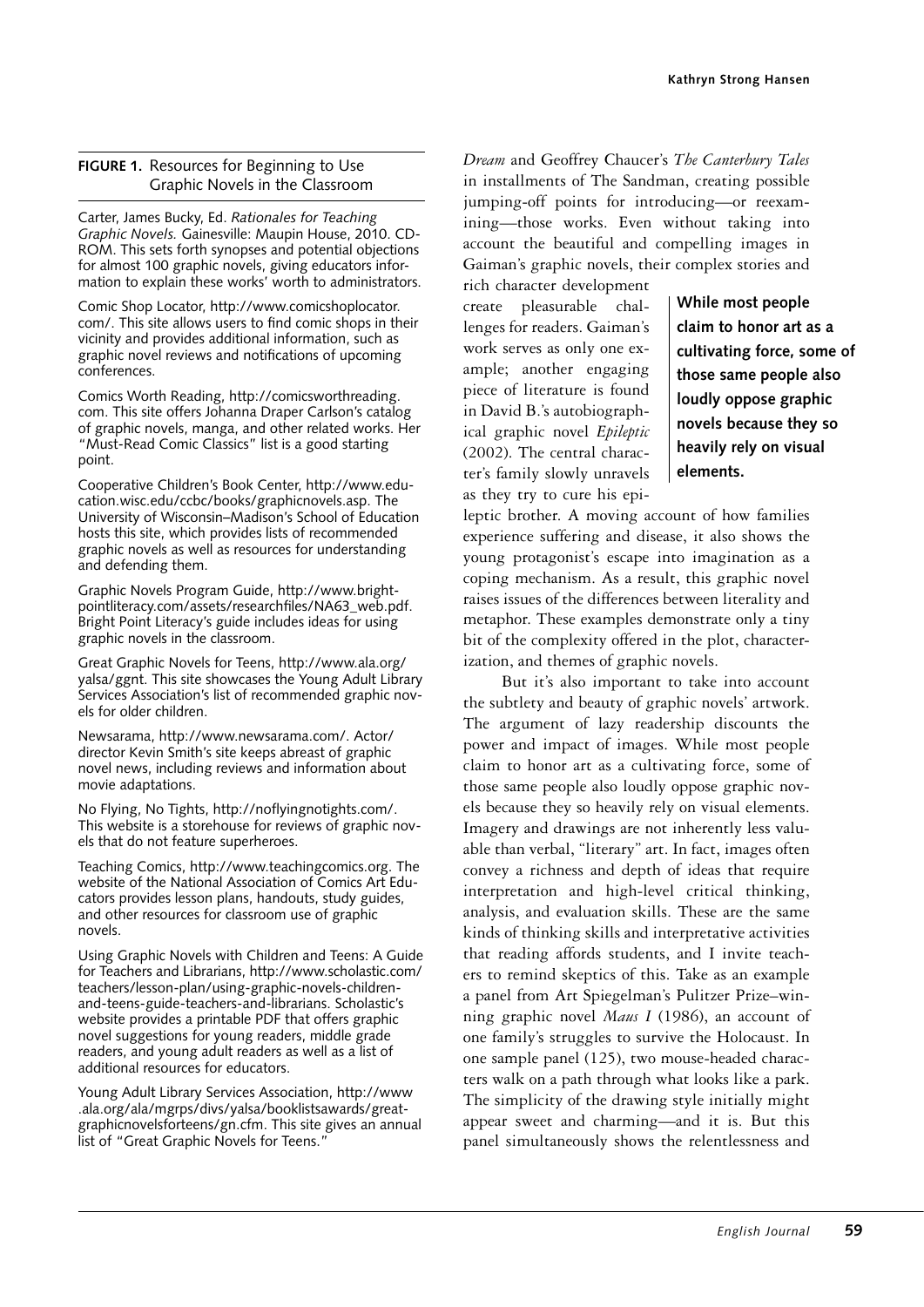inescapability of Nazism, because even the path that these characters tread is shaped like a swastika. The darkness and twisted lines of the landscape underscore and enhance this feeling of pervasive doom. When juxtaposed with the sweetness of line drawings of mice, the enormity of the horror imposed by the Holocaust is thrown into starker contrast. This one panel provides an opportunity for students to explore an image that provides no words for them, though the panel is by no means unusual in its depth for a graphic novel panel. To describe this scene, students have to take the role of producers of language. In this way, graphic novels can serve as a basis for writing and critical thinking assignments. They serve as a way of presenting information in an interesting and engaging manner to spark students' attention, and such assignments demand that students actively produce the language not only to describe these visuals, but to interpret, critique, and analyze them. (See also Paula Wolfe and Danielle Kleijwegt's discussion of students as "active perceivers" rather than "passive receivers" of graphic novels in the May 2012 *English Journal.*)

In fact, graphic novels satisfy many of the International Reading Association's and National Council of Teachers of English's joint Standards for the English Language Arts. The first standard specifies that students need to read a "wide range of print and nonprint texts" (19), and thanks to their combining of language and visuals, graphic novels satisfy both of these categories at once. But graphic

**If students equate graphic novels with the establishment of basic skills and with struggling learners, better readers and selfconscious students are likely to want to distance themselves from the genre.** novels can help teach many of the aspects of other standards, too. They could be used to discuss the multifaceted range of human experience (standard 2 [21]); to highlight textual features such as sentence structure, context, and graphics (standard 3 [22]); to teach media techniques and figurative language (standard 6 [26]); to aid in learning to synthesize data from print and

nonprint sources (standard 7 [27]); to develop familiarity with differing cultures (standard 9); and to foster enjoyment in reading (standard 12 [32]). In short, graphic novels are like any other kind of literature in their ability to broaden students' experience and deepen their appreciation for story. Thinking of graphic novels as somehow outside of the realm of literature denies students a chance to master standards in engaging ways.

# **Criticism from Inside the Classroom**

So far, I've discussed the kinds of criticisms likeliest to come from those with the least familiarity with graphic novels, a category that is likely to include parents and administrators. Yet even those who are more aware of the range, power, and complexity of graphic novels might raise criticism of them. Resistance can even come from unexpected groups, and one of the most important critics of graphic novels could be the students themselves. Even though many students express immediate interest in graphic novels, Sean P. Conners writes that a stigma exists around graphic novels that may make some students less likely to embrace the form. Many well-meaning teachers, librarians, and other educational professionals have touted graphic novels' use with students whose classroom performance falls short of desired outcome, and this way of treating graphic novels has not escaped students' notice. Conners explains that "arguments that foreground graphic novels as tools with which to support struggling readers, promote multiple literacies, motivate reluctant readers, or lead students to transact with more traditional forms of literature have the unintended effect of relegating them to a secondary role in the classroom; in doing so, they overlook the aesthetic value in much the same way as educators did in the past" (67). Much of the discussion about the benefit of graphic novels centers on how these texts can help resistant readers and lower-functioning readers. Yet if students equate graphic novels with the establishment of basic skills and with struggling learners, better readers and self-conscious students are likely to want to distance themselves from the genre. Though part of the successes that teachers describe with using graphic novels involves motivating less-than-enthusiastic students to become more active readers, teachers need to monitor how they speak of graphic novels. The stigma of graphic novels being the province of struggling readers threatens to keep other students away from the form—or even to discourage those lower-skilled readers by making them feel as though they are re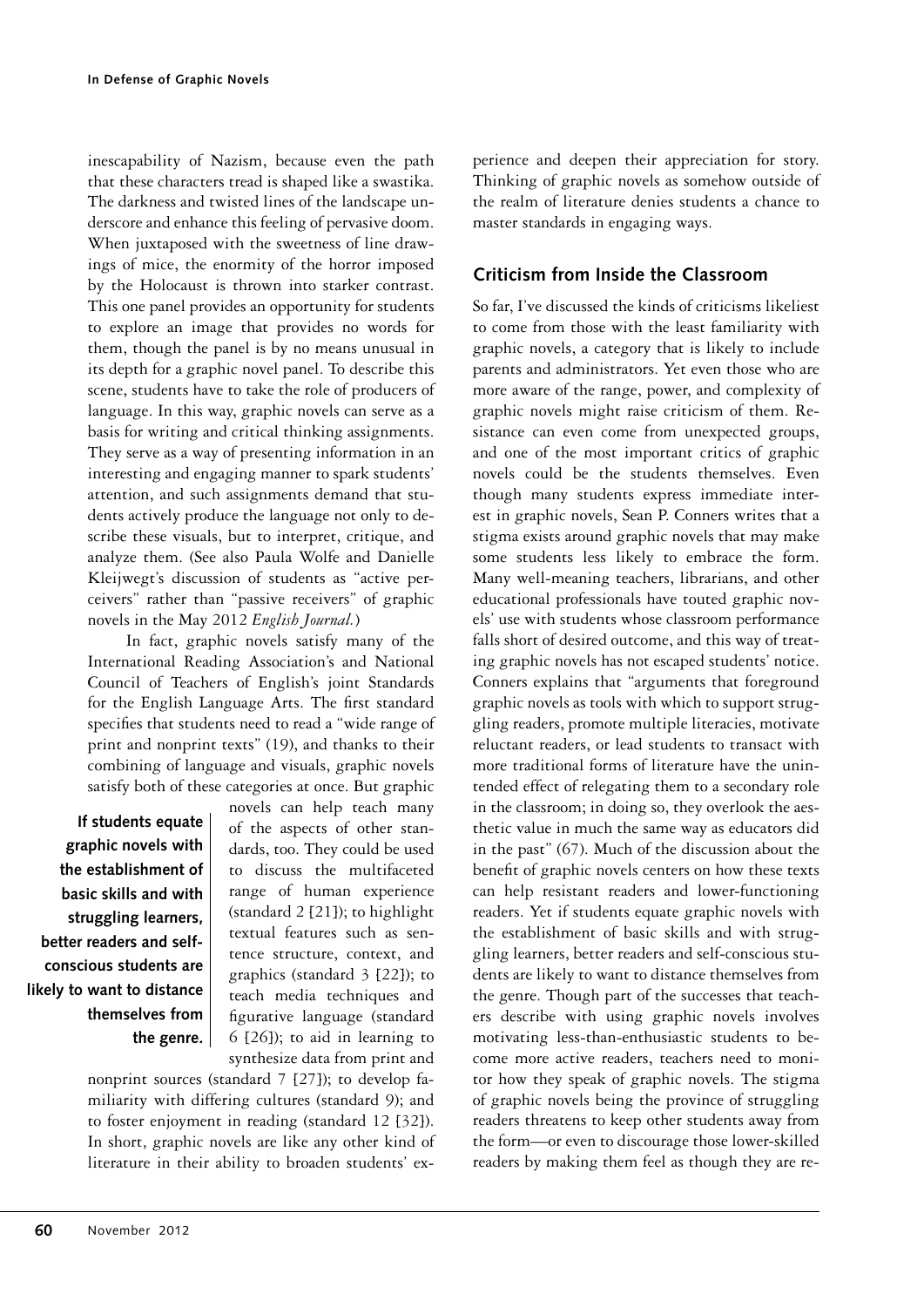ceiving less challenging texts because they are not capable of handling more complex texts. Emphasizing the graphic novels' wide-ranging subject matter, stressing their complexity, and focusing on their innovative storylines might go far in battling the perceived association of graphic novels with poorer students.

Once this hurdle is cleared, many teachers report wonderful successes with graphic novels in their classrooms. Maureen Bakis posted her views in an online op-ed piece, joyfully recounting the skills that graphic novels helped foster in her students:

> Using graphic novels allowed students to think critically and analytically, and because the graphic novels we read elicited sophisticated and mature discussion about topics that mattered to them, they were able to further develop personal style, voice, and other aspects of their writing. Because they developed a passion about the stories and a real appreciation and understanding of the artistry of the comics they were reading, students were more engaged toward in-depth discussions.

Capitalizing on students' interests, Bakis was able to enhance her students' writing. This kind of success is important not only for improving students' writing but also for inspiring a passion for reading among her students. Other educators report similar results. In discussing a book group he offered as an elective class, Jonathan Seyfried wrote that "more than just an elective or book group, our experience together went right to the heart of books and the joy of reading" (46). For Seyfried, teaching graphic novels provided unexpected payoffs, and he recounts how students sought him out after the class had ended for reading recommendations—and not just for graphic novels. This kind of passion is as important in high-achieving students as it is in those whose reading skills aren't as strongly developed.

Students might harbor other socially based biases regarding graphic novels. Conners discusses how students are "aware of stigmas attached to graphic novels," and one such stigma is that people who read graphic novels are "social misfits—or, to borrow their [his students'] term, 'nerds'" (68). Teachers who ignore the social implications of such labels might not find that graphic novels afford them much classroom success. Again, the way that teachers discuss these texts can help sidestep

these issues. Many graphic novels have achieved acclaim in literary circles as well as in popular culture, and discussing how entrenched in these arenas graphic novels have become might work to chip away at any associations with "nerds." Texts such as Alan Moore and Eddie Campbell's *From Hell* (2000), Frank Miller's *300* (1998), and Bryan Lee O'Malley's Scott Pilgrim series (2004–10) have found their way into successful movie adaptations. Michael Chabon's novel *The Amazing Adventures of Kavalier and Klay* (2000) is a Pulitzer Prize–winning tale of the complicated lives of two comic-book creators during the mid-20th-century "Golden Age" of comics. Though Chabon's text is not itself a graphic novel, its serious treatment of the impact of comic books helps to show the form's impact on World War II. The documentary *Comic Book Confidential* (1988), directed by Ron Mann, provides historical context that could help show students the patriotic work of early wartime comics that has given way to their development as underground expression as well as literary art. Stressing these and other popular-culture adaptations of or references to graphic novels might help convince the "cool kids" that graphic novels aren't merely the province of social misfits.

But there exists one last group of potential graphic novel critics that is likeliest to be the most difficult to overcome: teachers themselves. Here I don't refer to those teachers who disdain the entire genre, since those teachers need to be exposed to the information in the first section of this essay. I speak instead of the teachers who only view graphic novels as the handmaidens to "real" or "good" literature, those who, through their actions if not their words, treat graphic novels as inherently lesser than any other work of art or literature. These teachers would do well to heed Douglas Wolk's words about graphic novels and comics, which he references under the single term *comics*:

> Comics are not prose. Comics are not movies. They are not a text-driven medium with added pictures; they're not the visual equivalent of prose narrative or a static version of a film. They are their own thing: a medium with its own devices, its own innovators, its own clichés, its own genres and traps and liberties. The first step toward attentively reading and fully appreciating comics is acknowledging that. (14)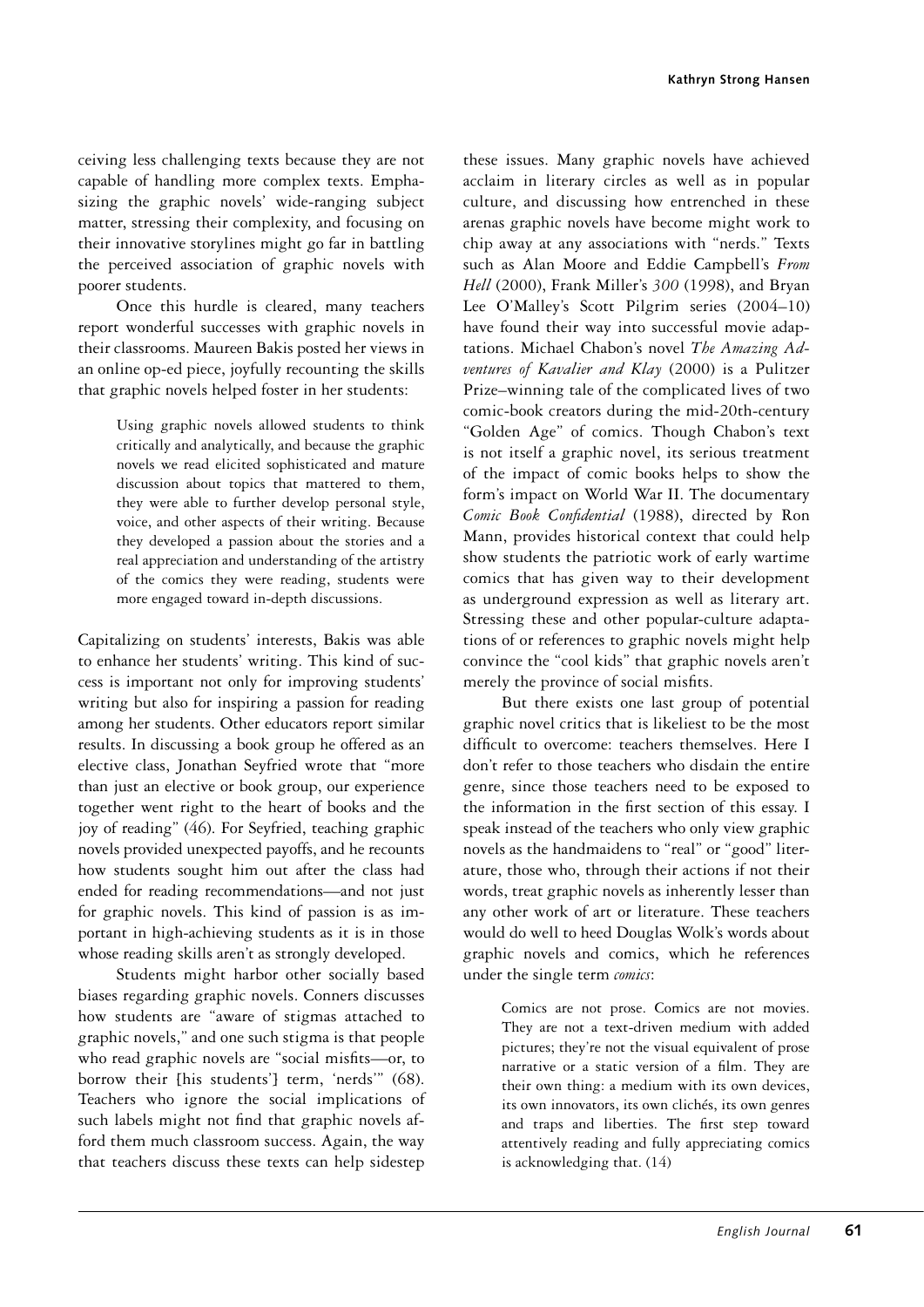This means that, among other things, graphic novels deserve respect. It also means that they can perform work in classrooms that other genres cannot provide. For instance, Eric S. Rabkin discusses

**Artists can communicate through their visual presentations of information, allowing the graphic novel to be an excellent vehicle to teach the concepts of symbolism, foreshadowing, metaphor, and many other literary devices.** how he uses graphic novels to focus his class's attention on how narrative time unfolds. He explains that he will have "students in turn focus on a single frame of a graphic narrative, speak aloud whatever they see and whatever they infer, including their reflective and proleptic understandings of how the frame fits into the flow of the larger narrative. When each individual stops, others offer alternative or

complementary observations" (39). Some students might feel less pressure articulating what happens within a panel from a graphic novel than they do when asked to articulate what happens in the line of a poem or a paragraph from a short story. Because of this, students have the opportunity to understand more fully how narrative or time sequences work.

Just as teaching poetry offers different opportunities from teaching drama or novellas, graphic novels offer distinctive teaching opportunities. Jesse Cohn writes about one such opportunity when he argues that graphic novels allow students to understand "visual rhetoric," using the example of "how layout can exercise persuasive force" (49). Cohn uses the complex layouts of Chris Ware's *Jimmy Corrigan: The Smartest Kid on Earth* (2000) to show his students how a graphic novel's form can contribute to its meaning. Pointing out several pages in *Jimmy Corrigan* that do not prompt the reader to read the panels in one clearly labeled path, Cohn discusses with his students how Ware "seems to favor this kind of layout at moments when the question of [interpersonal] relations is at issue" (52). Artists can communicate through their visual presentations of information, allowing the graphic novel to be an excellent vehicle to teach the concepts of symbolism, foreshadowing, metaphor, and many other literary devices.

Many teachers report that their students respond exceptionally well to the graphic novel, and

this creates a unique teaching opportunity with graphic novels. Joanna Schmidt writes of her experience with graphic novels in her college classroom for struggling writers. While her students "were supposed to be nonreaders and . . . defined themselves as reluctant readers (after they learned the term)" and "had said they had never written anything more than six or seven pages, ever," Schmidt's class demonstrated real interest in the graphic novels with which she presented them. In fact, she expected their final essays "to be ten to twelve pages of text, but most were closer to 15 pages" (106). This level of engagement suggests that many students are passionate about graphic novels, and that they can see the distinctiveness of graphic novels that Douglas Wolk articulated.

# **Instilling Passion for Learning**

Though all aspects of teaching can be challenging, instilling a passion for learning in students might be the most difficult challenge for teachers. To till fertile ground for that passion to spring up, teachers need to examine critically new genres for their pedagogical possibilities, but they should also take into account their students' interest level. It's also important for teachers to be aware that not only might some of their students have some misgivings about graphic novels, but teachers' attitudes toward the form also greatly influence students' views. Readers became passionate about novels in the 18th century, and now the novel enjoys a lofty perch in literary study in part because it inspired so many people to read voraciously. We shouldn't deny graphic novels the same chance to motivate students.

#### **Note**

1. For ease and consistency, I have chosen to use the phrase *graphic novel* in this article because it appears to be the most common appellation.

#### **Works Cited**

- Bakis, Maureen. "Hidden Gems: Teaching Graphic Novels to Not-So-Young Adults." The Graphic Novel Reporter. Web. 16 May 2011. <http:/www.graphic novelreporter.com/content/hidden-gems-teachinggraphic-novels-not-so-young-adults-op-ed>.
- Cohn, Jesse. "Mise-en-Page: A Vocabulary." *Teaching the Graphic Novel.* Ed. Stephen E. Tabachnick. New York: MLA, 2009. 44–57. Print.